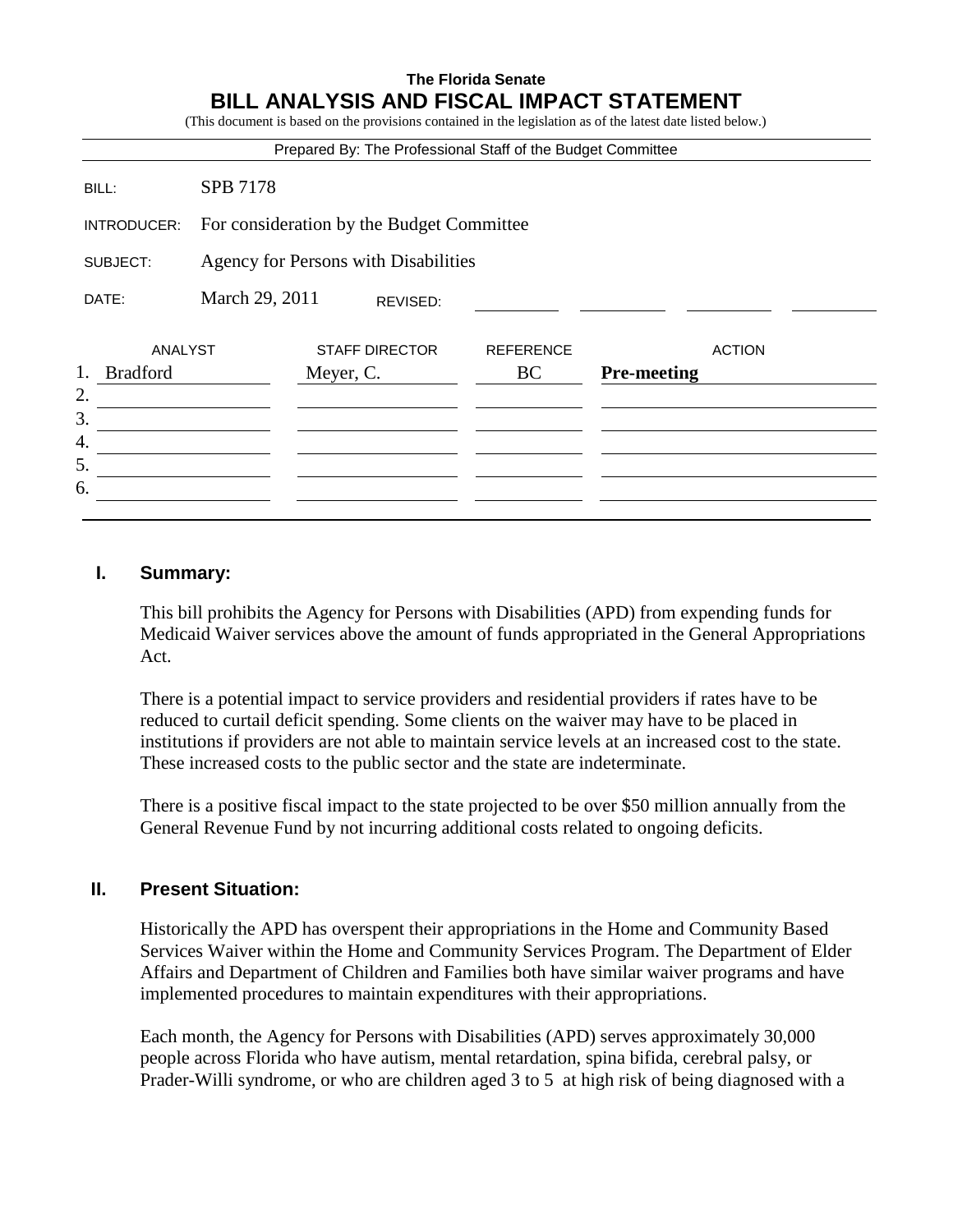$\overline{a}$ 

developmental disability. The great majority of APD's services are provided through four Medicaid waivers administered by the agency.

The agency has long had problems keeping waiver spending in line with its appropriation. In Fiscal Year 2005-2006, APD was required<sup>1</sup> to provide quarterly reports to the Executive Office of the Governor, the chair of the Senate Ways and Means Committee, and the chair of the House Fiscal Council regarding the financial status of the home and community based services waivers. In addition, APD was notified that:

If at any time, based upon an analysis by the agency, the cost of waiver services are expected to exceed the appropriated amount, based on the current rates as implemented November 1, 2003, the agency shall implement any adjustment necessary . . . , to stay within the appropriation.  $\ldots$  [The agency is to] continue to design and implement edits in the Florida Medicaid Management Information System, institute other system controls, and work to establish billing controls and claims reconciliation processes needed to properly manage the developmental services waivers.<sup>2</sup>

In October 2008, in a presentation on its 2009-2010 Legislative Budget Request, the agency reported "significant progress" in managing the waivers. In early 2007, the projected deficit was over \$150 million; as of June 30, 2008, the deficit was "virtually eliminated."<sup>3</sup>

Despite that projection, by March 2009, the agency requested \$26 million to cover the remaining Medicaid waiver deficit.<sup>4</sup> In February 2010, APD's budget recommendation included a request for \$100 million to eliminate the projected deficit in the Medicaid waiver.<sup>5</sup>

In its most latest quarterly report, the agency's Fiscal Year 2010-11 Waiver Budget Forecast projects a \$35.9 million deficit (after accounting for \$76 million in anticipated savings associated with certain policy changes). <sup>6</sup> The most recent deficit calculated in March is nearing \$169.3, of which \$59.6 million is General Revenue, because some of the assumptions made by the agency did not occur.

<sup>1</sup> Chapter 2005-70 and Chapter 2005-71, L.O.F. The next year, the Legislature codified the requirement for quarterly reports in s. 393.0611(8), F.S.

 $^{2}$  To implement Specific Appropriations 604 through 614, Chapter 2005-70, L.O.F.

<sup>&</sup>lt;sup>3</sup> Legislative Budget Request Fiscal Year 2009-10, Agency for Persons with Disabilities, presentation by Jim DeBeaugrine, October 31, 2009. Available at<http://www.apd.myflorida.com/publications/reports/docs/lbr-presentation-10-30-2008.pdf> (last visited March 29, 2011).

<sup>4</sup> Message from the Director, *The Champion Stakeholder Newsletter,* March 2009. Available at <http://apd.myflorida.com/champion/2009/march/> (last visited March 29, 2011).

<sup>5</sup> Message from the Director, *The Champion Stakeholder Newsletter*, February 2010. Available at <http://apd.myflorida.com/champion/2010/february/> (last visited March 29, 2011).

<sup>6</sup> Quarterly Report on Agency Services to Floridians with Developmental Disabilities and Their Costs, Second Quarter Fiscal Year 2010/2011(October, November, and December 2010). Submitted February 2011. Available at

<http://www.apd.myflorida.com/publications/reports/docs/2010-2011-quarterly-report-2.pdf> (February, 2011).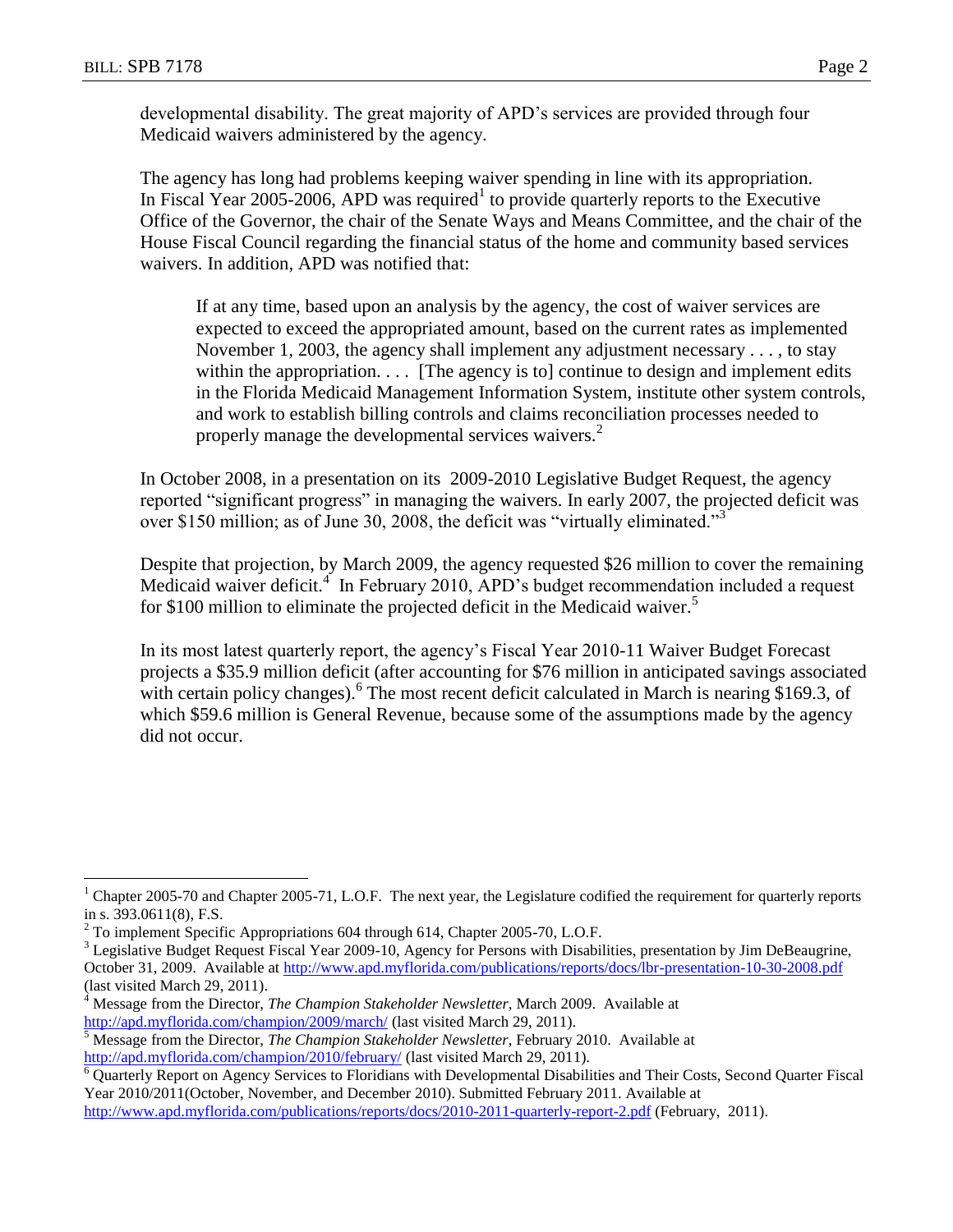## **III. Effect of Proposed Changes:**

Section 1. Prohibits the Agency for Persons with Disabilities (APD) from expending funds for Medicaid services above the amount of funds appropriated. In order to accomplish this the agency is to work with AHCA, program support coordinators and residential providers to manage individual cost plans and enrollment. A quarterly surplus-deficit report is to be provided to the Governor's Office and the Legislature that outlines the status of waiver expenditures. If a deficit is projected a corrective action plan is to be submitted with the quarterly report outlining what actions the agency plans to take to bring the expenditures within appropriations.

## **Other Potential Implications**:

## **IV. Constitutional Issues:**

A. Municipality/County Mandates Restrictions:

The provisions of this bill have no impact on municipalities and the counties under the requirements of Article VII, Section 18 of the Florida Constitution.

B. Public Records/Open Meetings Issues:

The provisions of this bill have no impact on public records or open meetings issues under the requirements of Article I, Section 24(a) and (b) of the Florida Constitution.

C. Trust Funds Restrictions:

The provisions of this bill have no impact on the trust fund restrictions under the requirements of Article III, Subsection 19(f) of the Florida Constitution.

D. Other Constitutional Issues:

None.

## **V. Fiscal Impact Statement:**

A. Tax/Fee Issues:

None.

B. Private Sector Impact:

Depending on the corrective action plans developed by the APD there is a potential impact to service providers and residential providers if rates have to be reduced to curtail deficit spending. Some clients on the waiver may have to be placed in institutions if providers are not able to maintain service levels. Another impact may be an increased number of individuals requesting waiver services staying on the waiting list if enrollment is restricted.